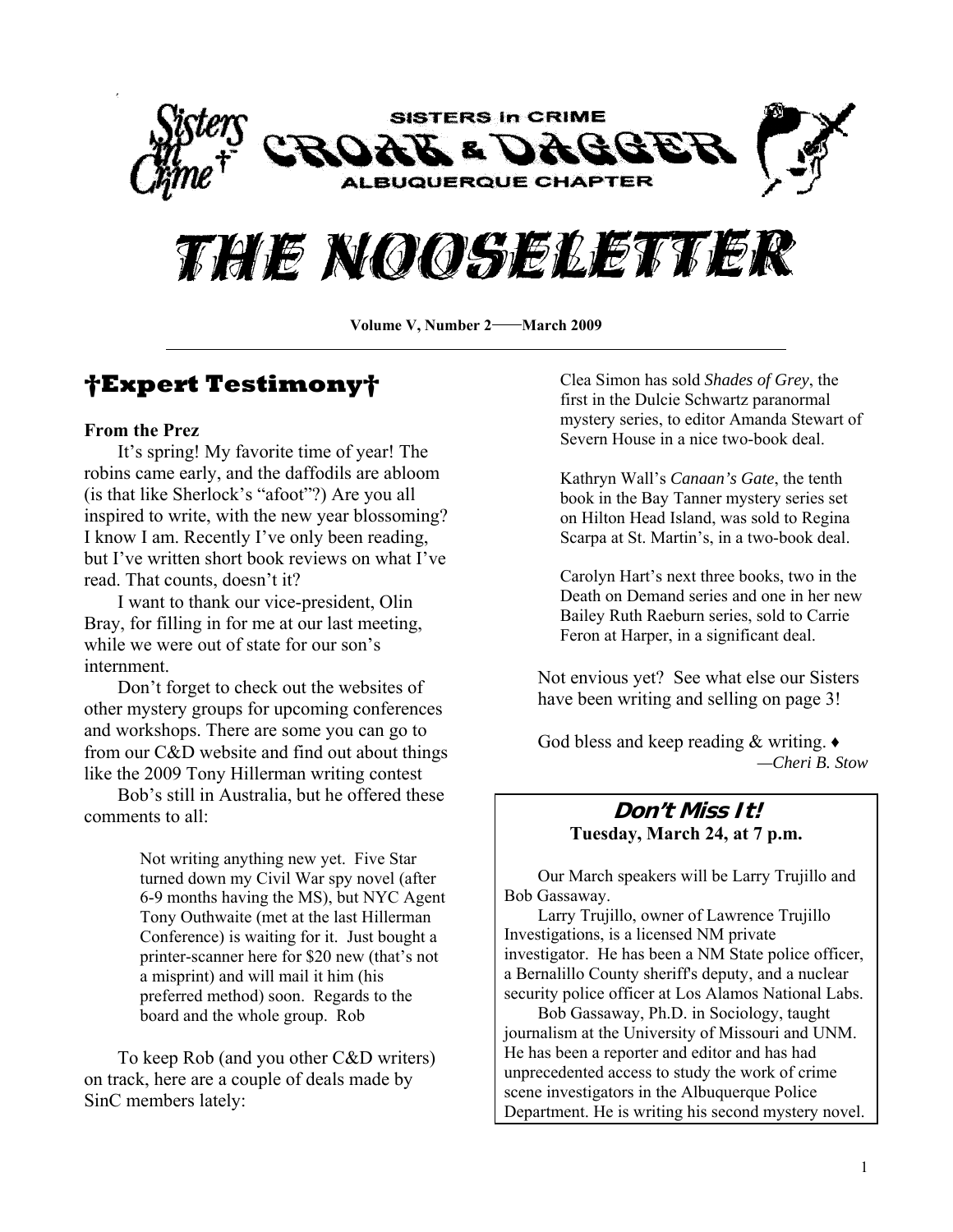The Albuquerque Croak & Dagger chapter of Sisters in Crime welcomes mystery fans, readers, and writers who want to enjoy felonious fun, absolutely criminal companionship and sensational speakers.

 Who writes westerns? Are there Western mystery books? These burning questions will be answered when our April speaker, Melody Groves, talks about her books, characters, and the historical background on which her stories are based.

 New Mexico native Melody Groves has a deep love for anything cowboy and Old West. As a re-enactor with the New Mexico Gunfighters, she "shoots" sheriffs and outlaws every Sunday in Albuquerque's Old Town.

 Winner of three first-place writing awards, including SouthWest Writers' 2008 Parris Award, Melody is publicity chairman for Western Writers of America and public relations chair for SWW. She writes for *True West, New Mexico* and *albuquerqueARTS* magazines.

 Her historical novels are *Arizona War*, *Sonoran Rage*, and *Border Ambush* (pub date spring 2009). Her nonfiction works are *Ropes, Reins, and Rawhide: All About Rodeo*, a guide to understanding the sport; and *Praising the Bar: A Look at Historic Bars of the Southwest* (spring 2010).

 Meetings are held in the police briefing room of the James Joseph Dwyer Memorial Substation, 12700 Montgomery NE (one block east of Tramway). Unless otherwise noted, programs are free and open to the public.

Sisters in Crime was founded in 1986. *The mission of Sisters in Crime shall be "to promote the professional development and advancement of women crime writers to achieve equality in the industry."* 

 *Our vision is: "Raising professionalism and achieving equity among crime writers."* 

 *And our motto is: "SinC into a good mystery!"*

**Check Out the Croak & Dagger Website for all your Croak & Dagger information needs.**

#### www.croak-and-dagger.com

- Upcoming Programs
- 2008 Meeting Schedule
- Membership Form
- Speakers Bureau
- Links to Mystery Websites & Websites for Your Favorite Croak & Dagger Authors
- *The Nooseletter* Archive

### **IN THE LOOP**

If you haven't joined Croak & Dagger's online Yahoo discussion group, all members are invited. Exchange information about mystery books, movies, and TV shows; share news about local and national mystery events; and participate in occasional online classes. Join in! E-mail moderator Nancy Varian at *[nancy.varian@yahoo.com](mailto:nancy.varian@yahoo.com)* for sign-up instructions.

## *The Line Up*

President/Treasurer – Cheri Stow – *[Cheri3j@yahoo.com](mailto:rkresge777@comcast.net)*

Vice President – Olin Bray – *[ohbray@nmia.com](mailto:ohbray@nmia.com)*

Secretary – Fred Aiken – *[FAAiken@aol.com](mailto:rkresge777@comcast.net)*

Programs/Publicity – Rita Herther – *RMHerther@aol.com*

Membership – Jonathan Sacks – *jsacks@pobox.com*

Website Technical Support Manager – Susan Zates – *smzates@quest.net*

Library Liaison – Pari Noskin Taichert – *[ptaichert@comcast.com](mailto:ptaichert@comcast.com)*

Nooseletter Editor – Linda Triegel – *newsette@earthlink.net*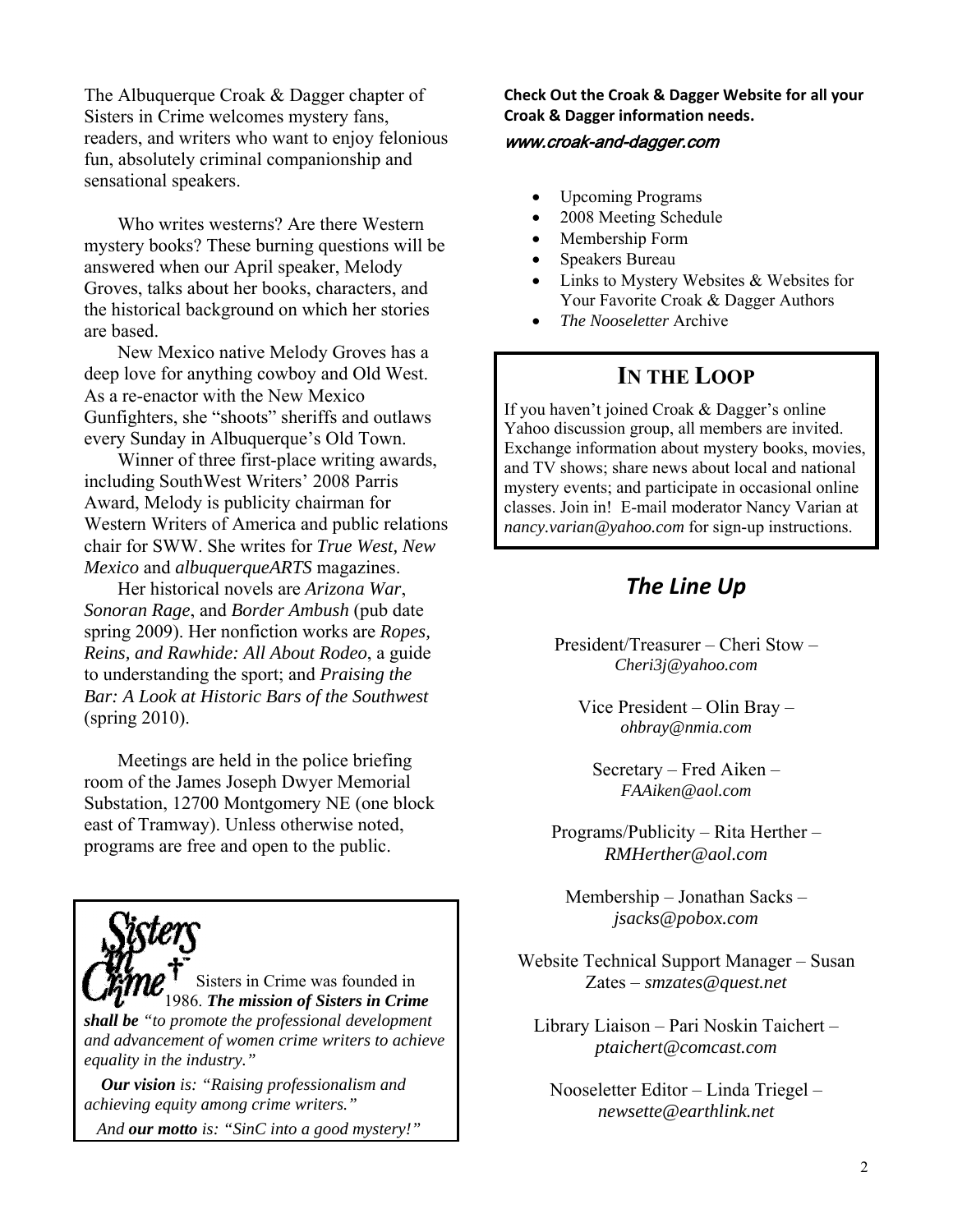## *News and Good Advice from our National Sisters*

#### **More deals by our SinC siblings:**

New York Times bestselling author Lorraine Bartlett, writing as Lorna Barrett, has sold the next three books (#4-6) in the Booktown Mystery series, and a new series, the Victoria Square Mysteries, written under her own name, both to Tom Colgan at Berkley Prime Crime, in a nice deal by Jacky Sach at Bookends.

M.M. Gornell's second novel, *Death of a Perfect Man,* has been purchased by Andy Zhang of Aberdeen Bay Publishing (imprint of Champion Writers) in a nice deal. Kitty Kladstrup of Kladstrup & Associates negotiated.

John DeDakis has sold *Bluff*, the second novel in his Lark Chadwick mystery-suspense series to editor Robert Gelinas at ArcheBooks in a nice deal. The agent was Barbara Casey of the Barbara Casey Literary Agency:

> NOTE: "nice deal" \$1-\$49,000; "very nice deal" \$50,000-\$99,000; "good deal" \$100,000- \$250,000; "significant deal" \$251,000 - \$499,000; "major deal" \$500,000 and up

#### **Help and Advice from SinC:**

The SinC Links are intended to provide information that will help our career members make good business decisions. Have you made a deal lately? If you think your information will help a sibling learn about the industry, send to Nancy at *[nmartin@nancymartinmysteries.com.](http://us.mc320.mail.yahoo.com/mc/compose?to=nmartin@nancymartinmysteries.com)*

For some articles on writing forwarded from Nancy Martin, try: *http://www.publishersmarketplace.com/Track Deals, Sales, Reviews, Agents, Editors, News.* 

A UK article on the joys and miseries of being a writer: *<http://cts.vresp.com/c/?SistersinCrime/34ba52d80e/b84d89e81f/957faf5737>*

Here's PW editor Sara Nelson blogging at The Daily Beast on the subject of whether or not book awards make any difference: *<http://cts.vresp.com/c/?SistersinCrime/34ba52d80e/b84d89e81f/a59836ca75>*

Still feeling the need for more Kindle news? They say they have a version for your iPhone: *<http://cts.vresp.com/c/?SistersinCrime/34ba52d80e/b84d89e81f/2e6d8b27c7>*

Turns out, the fluctuation in currency has helped various publishers make a little dough selling books outside the US. Here's Harlequin's side of the story: *<http://cts.vresp.com/c/?SistersinCrime/34ba52d80e/b84d89e81f/22accec9ee>* And here's Penguin's: <http://cts.vresp.com/c/?SistersinCrime/34ba52d80e/b84d89e81f/b025b18e02/pageid=144&pressid=2998>

Are you a writer who needs more things to keep you busy? Here's advice on promoting oneself online: *<http://cts.vresp.com/c/?SistersinCrime/34ba52d80e/b84d89e81f/e0654e4bac/#email>*

[Thanks to Cheri Stow for forwarding all of the above!]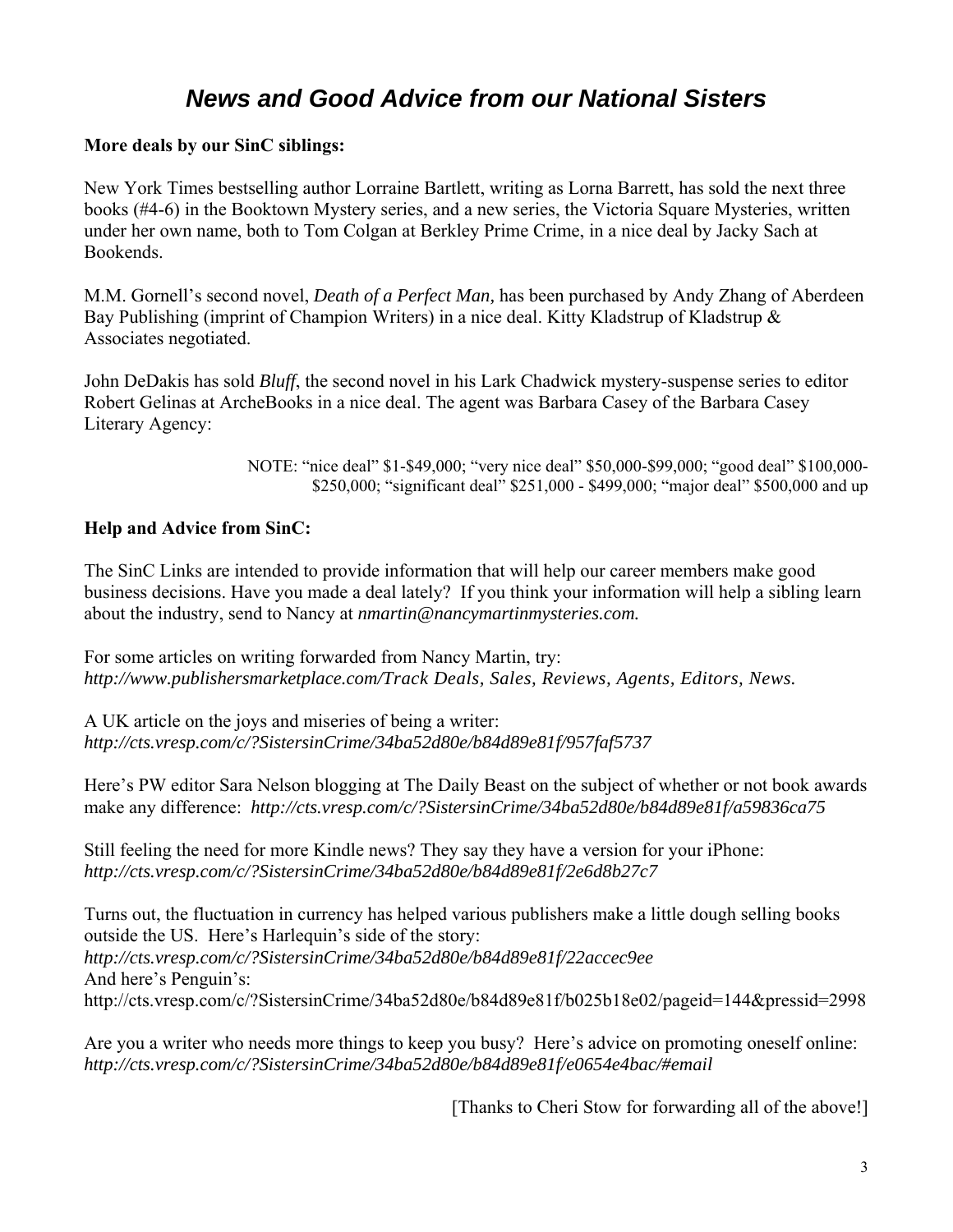## *Constabulary Notes from All Over*

#### Fingerprint test may catch US killer

 A British inventor's new fingerprinting technique has given fresh impetus to half a dozen unsolved cases and could help police identify the killer of a man shot dead 10 years ago in the US.

 For detectives in the city of Bristol, Connecticut, the 1998 murder case of Louis "Pete" LaFontaine remains the only unsolved killing on their books.

 The local police team are determined to find the killer, prompting detective Garrie Dorman to travel 3,500 miles to see if a little bit of British inventiveness can help. He arrived carrying a polythene evidence bag containing shell cases from the scene of a shooting that has left police baffled for nearly a decade.

 His journey appears to have paid off. A new forensic technique developed by Northampton scientist Dr John Bond could reveal previously hidden fingerprints on casings.

 In February 1998, electrical repairman Mr LaFontaine was shot dead as he slept at his home in an affluent part of Bristol. There was no sign of forced entry—and as far as the police could tell, the 53 year-old, who was divorced with one son, was popular and well liked.

After many hours of work and numerous dead-end leads, the case had gone cold.

 Det Dorman said: "We have a fairly good rate at solving murders in the past, and this is one that really kind of sticks with everyone. It'd be real nice to see this one come to a positive close."

 The handful of shell casings brought to Britain ware being tested by Dr Bond, the scientific support manager for Norththamptonshire Police. Dr Bond has developed a technique that can reveal "hidden" fingerprints on metal—especially shell casings—by detecting the minute traces of corrosion on the surface caused by salt in the sweat on human fingers. Such corrosion cannot be wiped off, is impervious to the heat generated when a weapon is fired, and does not deteriorate over time. The technique has been described by Time magazine as one of the top 50 inventions of 2008.

 Dr Bond said: "Normal fingerprinting requires a residue of sweat to be left on the metal, but my technique doesn't need that, and it can work when conventional techniques fail."

 The process is deceptively simple. The shell case is held in contact with an electrical terminal that charges it with 2,500 volts. Then similarly charged ceramic beads are poured onto it. The beads are coated with very fine black powder which is transferred onto to the casing, but only where it has suffered corrosion.

 "The black power just reveals where the corrosion pattern is, then we heat the sample to bake the powder in place and photograph it for standard fingerprint comparison," Dr Bond said.

 His technique works and has already given fresh impetus to half a dozen cold case investigations, nearly all in the US. "The Americans seem quicker to embrace new technology than we are," he added.

 The technique is so new that many people are still awaiting trial. But Dr Bond confirmed that he has been asked to examine a shell case left at the scene of the murder of a village post office worker in Worcestershire recently.

 Det Dorman is excited about the possibility of a result in his case. "My hope was always to find a new forensic technique that would enable us to identify Mr LaFontaine's killer, but I had no idea it would ever bring me to England." **♦**

*[The preceding was excerpted from a 22 Jan 2009 BBC News report by crime writer Ben Ando]*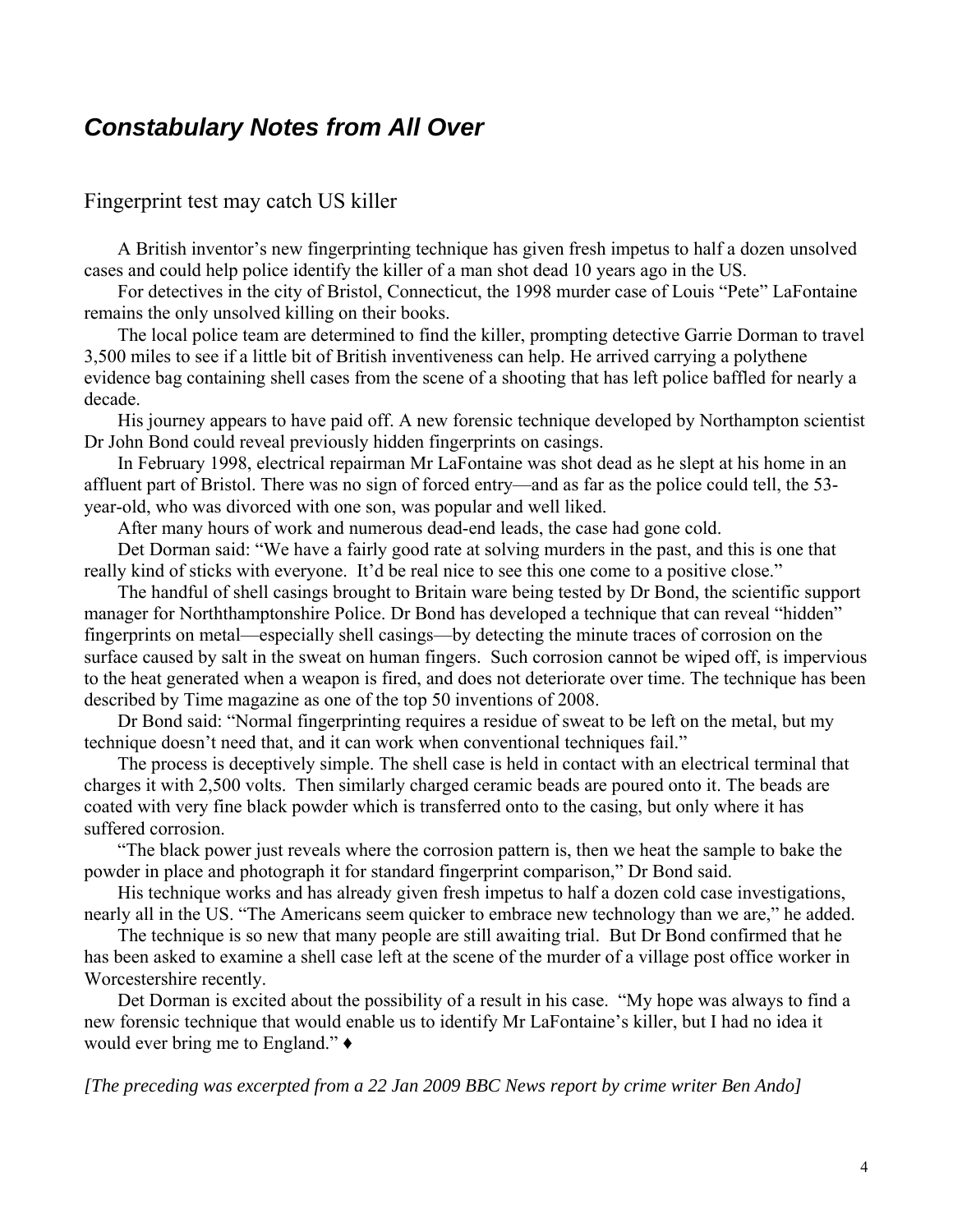*Dangerous Sea* by David Roberts, Carrol & Graf, 2003, 248 pp (HC)

The fourth in a historical mystery series featuring Lord Edward Corinth and Verity Browne, *Dangerous Sea* is set on the Queen Mary in early 1937,which provides some nifty historical tidbits if the era interests you.

 The plot too is serviceable, with the victims including a racist American senator and the suspects a Paul Robeson-like singer married to a blond actress. Lord Edward is aboard to surreptitiously guard a VIP who is traveling to the States to meet with President Roosevelt to convince him to provide Britain with arms and money if matters escalate to war with Germany. Verity is on her way to America to meet with Communists sympathizers there. An apparently running subplot in the series is the attractions between Verity and Edward, despite their wildly contrasting political views and backgrounds.

 But the book never really comes alive, mainly because the characterization fails. Edward, who like many literary lords, seems to have Something Mysterious to do with the Foreign Service or, in this case, Special Branch, is the sort of crumpet intelligent romance writers adore, but the author never delves beneath his surface charms. Verity is an avowed Communist, doing her best not to consort with the dreaded Wastrel Classes (despite traveling first class), but she's politically naïve, and her naiveté isn't in the least adorable.

 Such mysteries are often saved by secondary characters, and a couple of pseudo-Roosevelts (twins who father changed their name from Ravelstein) almost fill the bill. Otherwise there are a lot of handsome young men dashing around (often literally), but it's hard to tell them apart.

 It could be that the earlier books in the series provide some of depth of character the *Dangerous Sea* lacks, and I'm willing to give them a try. I picked this one up at the Tony Hillerman (nee Wyoming) branch of the public library, which is obligingly displaying a variety of "gumshoe" novels lately, as well as those by Hillerman in his honor—and to celebrate their name change. ♦

—Linda Triegel (*[ljt23@earthlink.net](mailto:ljt23@earthlink.net)*)

## **ROB'S RANDOM SHOTS**

#### **March Case File Number One**

*Death at La Fenice* by Donna Leon, Harper Collins Torch, 2001, 278 pp (PB)

The two books I'm reviewing in this issue have only two things in common: They were written by bestselling mystery authors near the start of their careers, and they both came out of our chapter book boxes. Have you found a treasure in there lately? Please consider reviewing a gem that comes your way. The *Nooseletter* can always use more reviews and your opinion counts as much as anyone's.

 That said, *La Fenice* is the first of the Inspector Guido Brunetti of the Venice police mysteries, a series which went on to great acclaim. [Ed Note: See page 9.]

 This is a classic "cozy," a traditional Agatha Christie-type mystery, in every sense.

Violence takes place off stage. The victim, a noted German symphony conductor, is already dead on the first page, found poisoned in his room at the La Fenice Opera



House between acts of *La Traviata*. Suspects are few—the leading soprano, her lover, the maestro's wife, a set decorator, and an old woman whose career as a singer was ruined by the victim. Ordinarily, a classic cozy features a talented amateur sleuth, rarely a police detective, but in this case, Brunetti struggles to find a motive and the killer just as any amateur would.

 He has to struggle against an incompetent superior who wants to rush to judgment because the press is having a field day. Two of Brunetti's subordinates are lickspittles who report to his superior. But he has helpers, too. His wife Paola is a sounding board. Her fabulously rich and noble parents are great sources of rumors and can invite leading suspects to their famous parties, where Brunetti can question them while their guards are down. And he has one or two assistants and some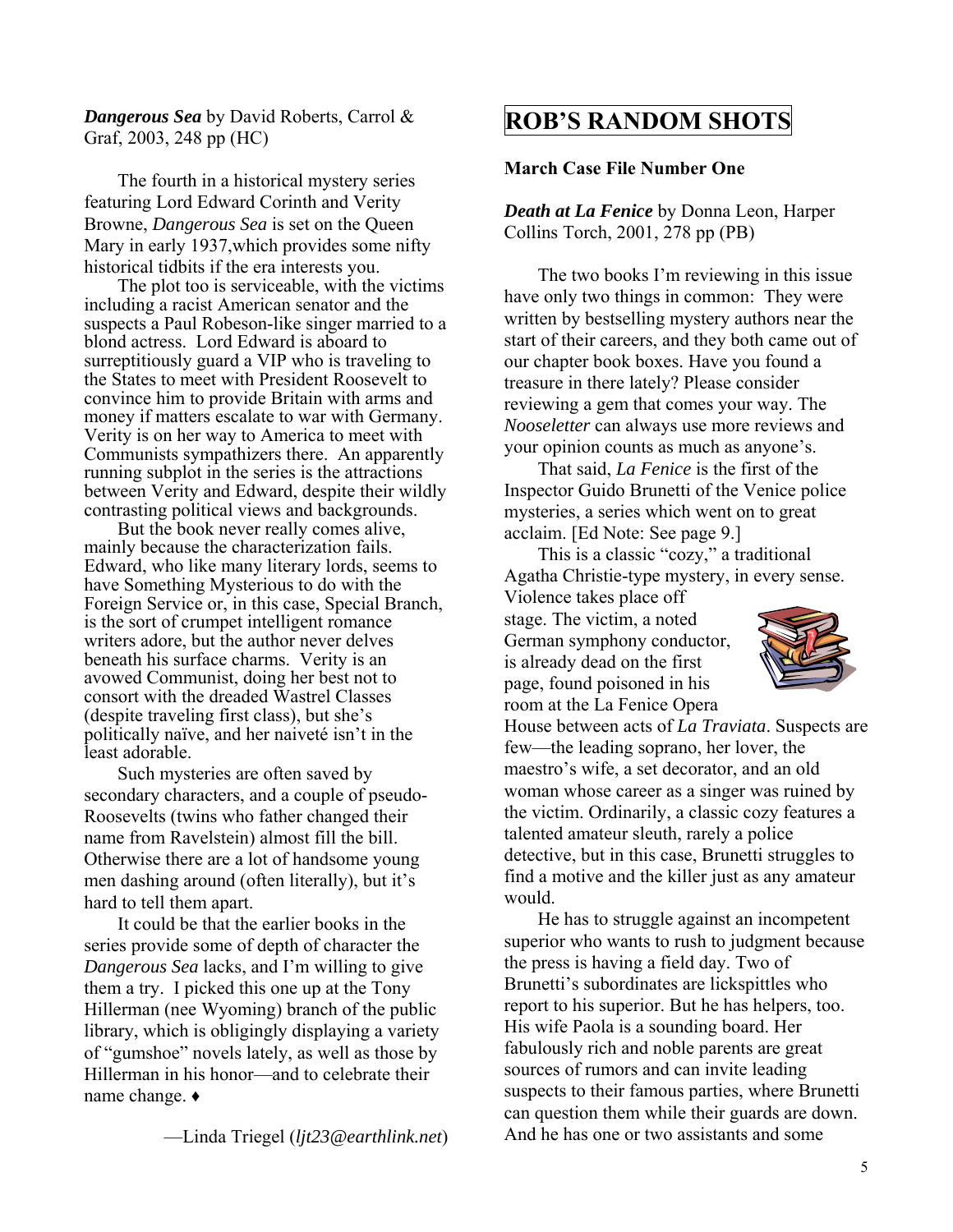competent support staff to help. Leon play fair and lays out the clues that count, but my sure bet turned out to be innocent and I didn't see the solution coming.

 In novels of this type, everything is settled politely. In this case, Brunetti tells no one of the true identity of the killer and readers will agree with him. If you like gentle mysteries—no "onscreen" violence, no bad language, no sex (although much is implied and many historical misdeeds are recounted), then this is the type of book for you.♦

—Rob Kresge (*[rkresge777@comcast.net](mailto:rkresge777@comcast.net)*)

**Key:**  PB = Paperback  $TP = Trade paperback$ HC = Hardcover

#### **March Case File Number Two**

*The Neon Rain* by James Lee Burke, Pocket Books, 1988, 281 pp (PB)

 This novel couldn't be more different from Ms Leon's. Burke's second Dave Robicheaux mystery is brimming over with sex (both onscreen and off) and violence (nearly all onscreen). Burke's protagonist went on to quit the force and become a PI, but in this novel, he's still a New Orleans police lieutenant, although he spends half the book under suspension.

 The murder, the discovery of a dead black girl fished from a river, is solved halfway through the book, but Robicheaux's investigation stirs up a hornet's nest of skullduggery and vengeful mobsters, right-wing patriots, and assorted psychopaths who inflict more pain on him than on any protagonist since Mickey Spillane's Mike Hammer. Thus, although this book starts out as a nearly classic mystery, the protagonist goes off the rails and into a hyper-violent thriller as he races first to solve the murder, then to stay alive, and finally to avenge a slain Federal agent and his own critically wounded brother.

 But the novel is not all sex and gore. Dave has a tender relationship with a former Kansas hippie he meets in the course of the investigation. Readers will form a sense of foreboding that Dave's actions and his deliberately self-destructive behavior (reverting to drunken weekends, making himself a target, outraging fellow officers and even his partner) may bring harm to his lover, too. Burke is a master of descriptive prose of everything about New Orleans—its justice system, the music, the best places to eat (and the best things to eat). New Orleans, like Leon's Venice, becomes virtually a character in the novel. It couldn't have taken place anywhere else.

 Finally, the book closes with an almost Leon sense of propriety. Dave solves the case, delivers justified mayhem to some bad guys, but doesn't take down the man whose money set the whole cascade of violence in motion. He confronts him, tell him justice will come for him, but leaves him unharmed.

 The novels of James Lee Burke are in many ways reminiscent of Robert Parker's Spenser series. My timing in reading this book couldn't have been better. Parker was named a Grand Master by the Mystery Writers of America several years ago (as was the greatly missed Tony Hillerman). Burke and Sue Grafton will both be honored in April as this year's Grand Masters.

 Add Leon to your library if she's your glass of *vino*, and Burke, if he's your boilermaker. ♦

—Rob Kresge (*[rkresge777@comcast.net](mailto:rkresge777@comcast.net)*)

#### **MYSTERIES FROM DOWN UNDER**

#### **Mission Impossible Review**

Our *Nooseletter* editor asked me to review some mysteries by Australian authors since I'm over here. I hope to find some for the next issue who are well enough known and published on both sides of the pond that our members can find their books. However, this first one may be far more difficult. More to come. Rob.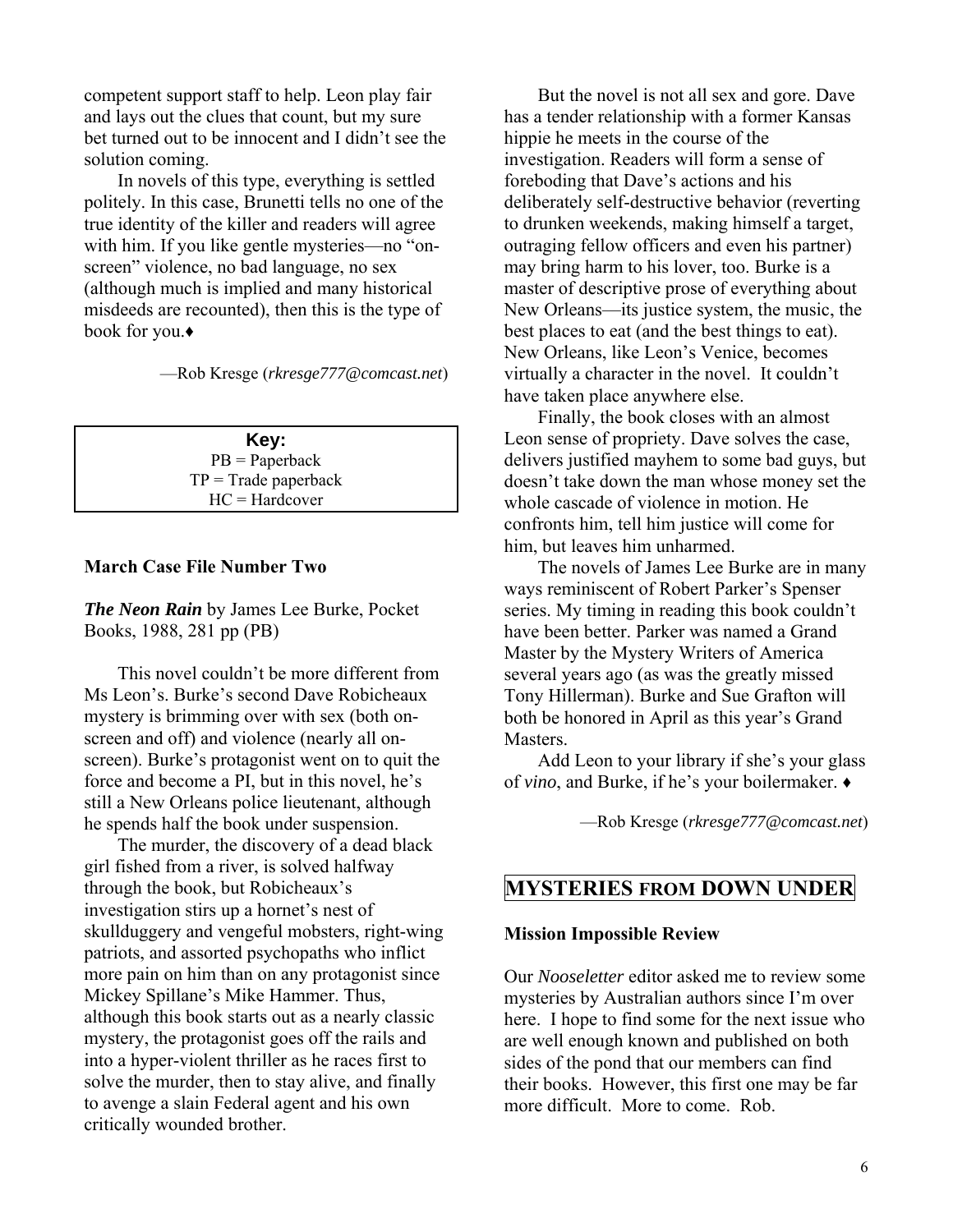*Skin Deep* by Cathy Cole, Duffy & Snellgrove, Sydney, 2002, PB, 307 pp.

 The Sydney setting of this novel acts as another character. I can't imagine this book taking place anywhere else. Although Julie and I have only been here a few weeks, I've been to or heard of many of the places Cathy Cole describes—the Balmain Peninsula suburb, with its noisy pubs, Cockatoo Island and its nowclosed dockyard, the rich and varied arts community that thrives here, local and national politics, and even the types of cars driven by protagonist and suspects and the foods they eat.

 Nicola Sharpe is a six-foot blonde PI who's never moved far from her roots. In fact, she went to grade school with both her male associate and the male cop involved in her latest case. She's called in by famous painter Jane Davies to protect her teen daughter Emma after one woman is murdered in her neighborhood and another disappears. The murder is an ingenious puzzler—the victim froze to death on the hottest February night in years (remember, the season are reversed down here).

 This novel easily qualifies as a cozy/traditional on all counts. We rapidly meet a cast of suspects who all know each other; there is no "onscreen" violence, and the sleuth has an amiable working relationship with the police. Nicola is followed from time to time by a green Holden Commodore (Aussie car) but cannot figure out why. Many of her bodyguarding chores involve sticking close to Emma during her forays with a political group protesting the activities of a national conservative figure. At last, the clues begin to come together as our heroine links the politician to Emma's ostensibly liberal painter mother. There is a thrilling climax, but, true to the cozy subgenre and to Australian gun laws, we never see a firearm during the whole novel.

 I wish you could find works by this author in American bookstores. Google her name and perhaps you'll find used copies somewhere. I promise to review more mainstream names like Kerry Greenwood and Arthur Upfield next time.**♦**

—Rob Kresge (*[rkresge777@comcast.net](mailto:rkresge777@comcast.net)*)

## **SHORT TAKES**

*The Messenger* by Jan Burke, Simon & Schuster, 2009.

 Jan Burke, a multi-award winning novelist in the mystery field, has written a thriller I could hardly put down. Although I felt a bit confused in the beginning, I was quickly intrigued with the supernatural aspect of the protagonist meeting and falling for a 200-year-old man.

 She becomes involved with his plight of listening to the final thoughts of dying mortals, while an old friend of his begins



closing in on his current whereabouts in order to take back the powers he'd bestowed upon him. Meanwhile, Amanda has her own personal problems of always seeing her deceased parents and grandparents. Will the evil seeking out the couple kill them? **♦**

—Cheri Stow (*[Cheri3@yahoo.com](mailto:ljt23@earthlink.net)*

*Charade* by Sandra Brown, 1994, Warner Books.

Although this book is not new on the market, it was well worth reading for those who enjoy romantic suspense (a sub-genre of the mystery genre). It starts out a bit slow and somewhat tedious with what I feel are too many different characters and their problems. But then it quickly picks up with an excellent plot and moves along through the protagonist's goal of becoming involved in a televised adoption of kids with special needs. This is spurred by Cat, the protagonist, having had a heart transplant.

 Soon Cat discovers that other heart transplantees are dying off one by one. Will she be next? Is her new boyfriend, an ex-cop and crime novelist, somehow involved in the murders? Is he her stalker?

 Sandra Brown, a best selling novelist, has written many more novels, which I hope to read soon. **♦**

—Cheri Stow (*[Cheri3@yahoo.com](mailto:ljt23@earthlink.net)*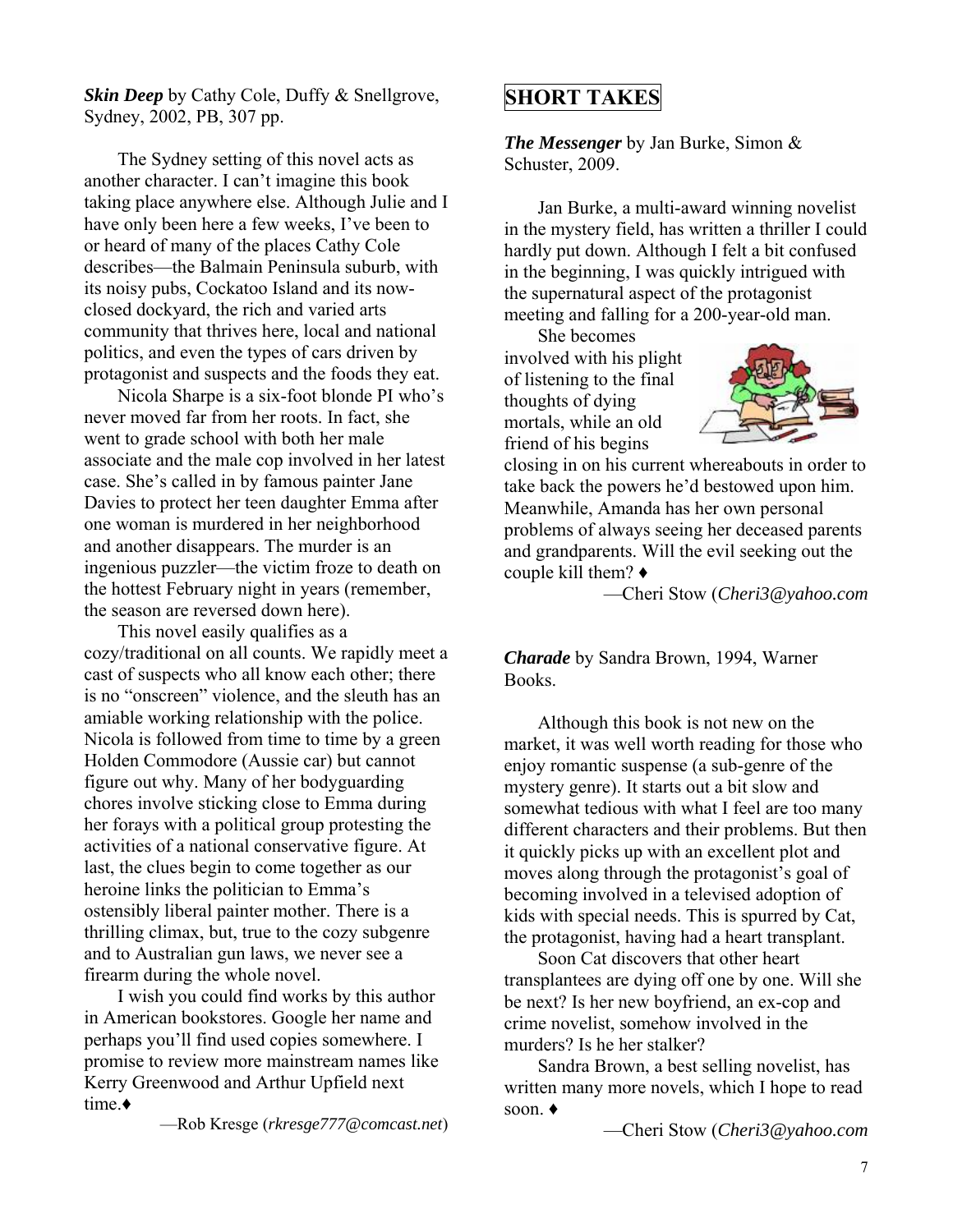*A Killing in the Valley* by J.F. Freedman, 2006, Park Press.

This mystery keeps you guessing. Being a country girl, I especially like the isolated ranch setting where a woman's murdered body is found. The protagonist's daughter is befriended by the elderly owner of the old ranch, and then the daughter falls for the matron's grandson, who is accused of the murder. The protagonist PI's job is to build a case for the attorney she works for in order to defend the young man.

*A Killing in the Valley* is a detailed police procedural/courtroom case giving a good idea of a trial lawyer's job. The characters' interwoven lives are well developed. And the ending may be a surprise. **♦**

—Cheri Stow (*[Cheri3@yahoo.com](mailto:ljt23@earthlink.net)*)

#### *Noose News*

 David and Aimée Thurlo won both the *Romantic Times* Career Achievement Award and the New Mexico Book Award in the mystery category in December. "We're very proud of this recognition and want to thank all of you who make what we do possible."

 Their latest Ella Clah mystery, *Coyote's Wife*, appeared in October. *Publishers Weekly* said, "In [their] solid 14th Ella Clah mystery the Thurlos' intimate knowledge of Navajo culture and legends make for another crowd pleaser."

 The next Ella Clah mystery comes out in the fall. "In *Earthway*, Ella's own family and friends become targets as she confronts unknown enemies determined to prevent the startup of the Navajo Nation's first nuclear powered generating station.

 David and Aimée were featured in the November issue of *New Mexico* magazine*,* a Collector's Edition showcasing Hollywood's movie industry in sunny New Mexico! "The cover made us laugh - `Hooray for Tamalewood' was front and center!"

 This November brings *The Bad Samaritan*, a new Sister Agatha mystery. In this adventure, our intrepid Sister Agatha finds herself defending the innocence of the man she once loved. To complicate matters, the Bernalillo monastery is being forced to close, and she and the other sisters are to be transferred to Colorado.

## *The Writer's Block*

*A Column on Writing Well* 

**Parallelism** is the repetition of the same grammatical form to balance equal elements in a sentence; its use often improves readability and reinforces the idea expressed. The Beatitudes in the Bible are a classic example. In modern writing, however, this principle is often violated ("The new editor was bright, hardworking, and wanted to change the system."—better to make all three elements into adjectives: She was bright, hardworking, and eager to make changes.)

Improve your own work by:

 (1) looking at the individual items in your series to see that they match in grammatical form and that you haven't mixed adverbs in with verbs (as above), infinitives with gerunds, etc. Make sure, too, that you have been consistent about repeating (or not) initial articles, prepositions, conjunctions, or *Rockies,*  the *Great Plains,* and the *Mississippi.)* (Note also that each of the three items in this series of recommendations begins with a gerund); possessive pronouns. (On our trip, we'll see the

*Rockies,* the *Great Plains,* and the *Mississippi.)*  (Note also that each of the three items in this series of recommendations begins with a gerund);



 (2) noticing elements connected by *and* or *or* to be sure they are grammatically equivalent. (She began staying late at the office, *either* to catch up with her work *or* to impress her staff.) Be sure that the reader will recognize which items the conjunctions link; if items you had not intended as a pair sound as if they are, revise;

 (3) making sure that you are comparing like elements, especially those that follow *than* or *as.* (We import more oil from *Mexico* than from *Saudi Arabia.)* Check prepositional phrases that begin with such words as *along with, together with,* and *among* to see that their objects belong in the same category as the words the phrases modify.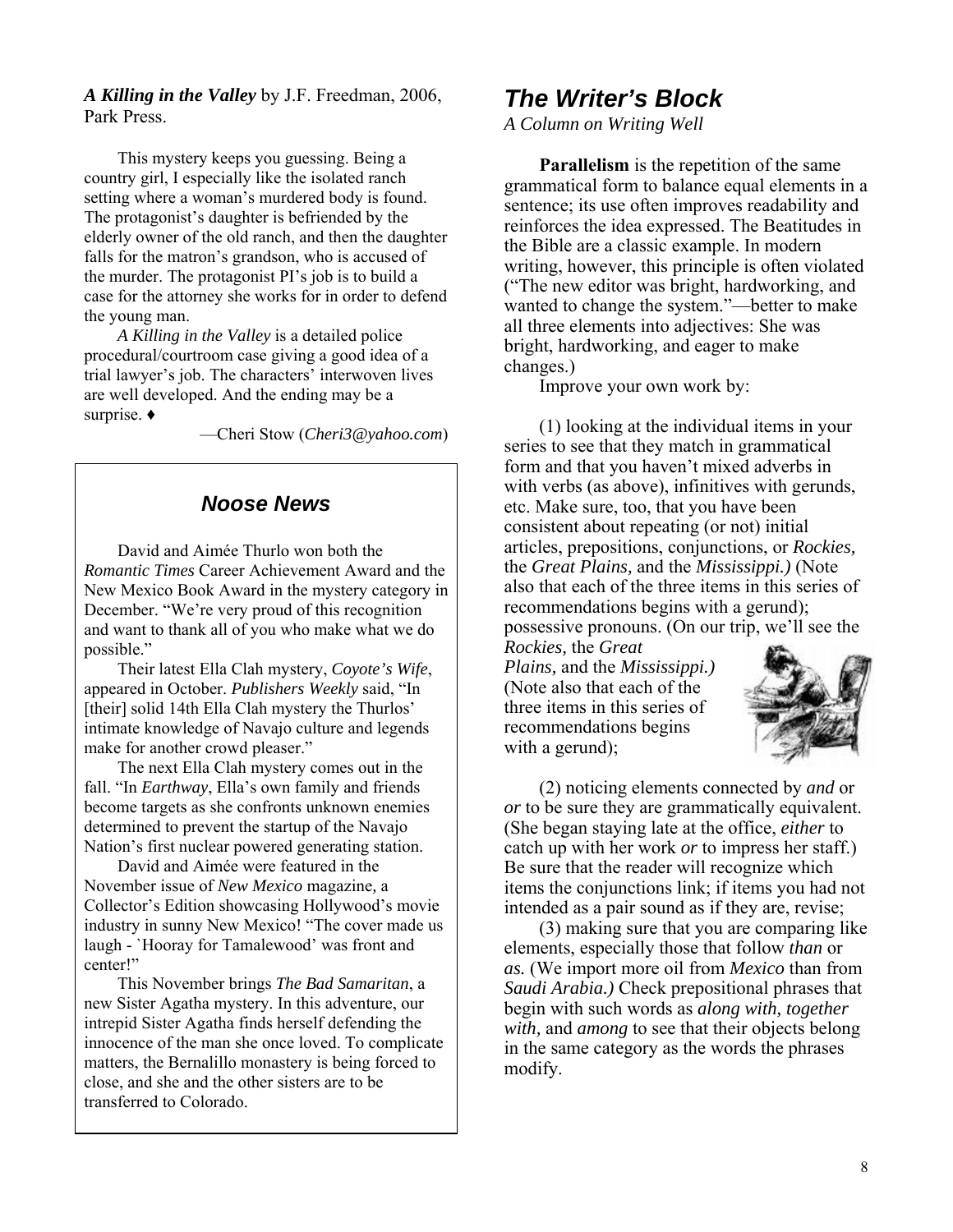## **Three Bravas for Donna Leon**

What? You've never heard of her? You might if you were a British subject, or a fan of mysteries set in Italy. Ms. Leon is the author of over a dozen contemporary crime mysteries, all set in Venice and surrounds. You've never heard of *Commissario* Guido Brunetti? Allow me. He is one of the most fascinating law enforcement officers I have ever met, real or fictional. He's also one of the sexiest, savoring good food and good conversation, and respecting a loving wife, Paola, a college professor, and two intriguing children, Raffi and Chiara.

He's a hero because he is sensitive, brilliant, and kind, even in the midst of being plagued with guilt over his inability to shelter his beloved Venice from the corrupt world of Italian politics, corporate greed, and the metastasis of the Sicilian Mafia. He is, in many ways, Everyman, torn between love of his family and loyalty to justice. He brings his worries home to Paola and the children, who capture our fascination as they mature. As we observe Guido, his serious concern for his beloved Venice grows, and our love of Venice grows as well.

Add to that mix his exceedingly clever and gorgeous secretary, the enchanting *Signorina* Elettra, who runs interference from Vice-*Questore* Patta, the handsome boss from hell. Guido would find out little without the expertise of Elettra. Another brilliantly described character is Vianello, Guido's police partner with whom he trusts his life.

To assist the reader, a map of Venice is included in each book and on a Web site. We traveled to that magical city recently and wished we had had the list that Ms. Leon has posted at *[www.groveatlantic.com/ leon](http://www.groveatlantic.com/%20leon)/alsoby.htm*. It includes dozens of actual locations of the mysteries' actions.

What interested me was the food. We receive a brief review of every restaurant and *trattoria* Guido visits as well as Paola's creative everyday Italian cooking. The author's ability to place you within the setting (she lives in Venice) is profound, and her love of classical music is revealed in the excerpt of Mozart librettos starting every book.

According to Elaine Petrocelli, who did an insightful interview with Ms. Leon, her mysteries, written in English, haven't been published in Italy, although they've been translated into many other languages. It might be said that Ms. Leon is slightly eccentric, but her critical observations of Italian corruption make this a wise move. She pulls no punches, although her work is clearly fictional. Ms. Leon garnishes her pages with wry humor, cleverly induced through the voice of the third-person narrator.

Although an American by birth, she's lived and taught all over the world. Still, her favorite location is Venice, and she's able to make that fascinating city come to life, painting a vivid background of a city reminiscent of the past but living under the scourge of the present. Reading her reminds me of sitting in an old church listening to a Vivaldi concert. One doesn't want it to end.

 She's won the Macallan Silver Dagger for fiction for *Friends in High Places,* but I would also recommend *Aqua Alta, Dressed for Death,* and *Blood from a Stone.* I'd start my Venetian journey with *Death and Judgment. A*nd don't be surprised if, once you take a trip by book, you yearn to book a trip to Venice. (Tip: Go in early spring or late fall. Avoid the summer—humidity, tourists, and odors.) **♦**

*—Carolyn Page (of "Page Erwin")*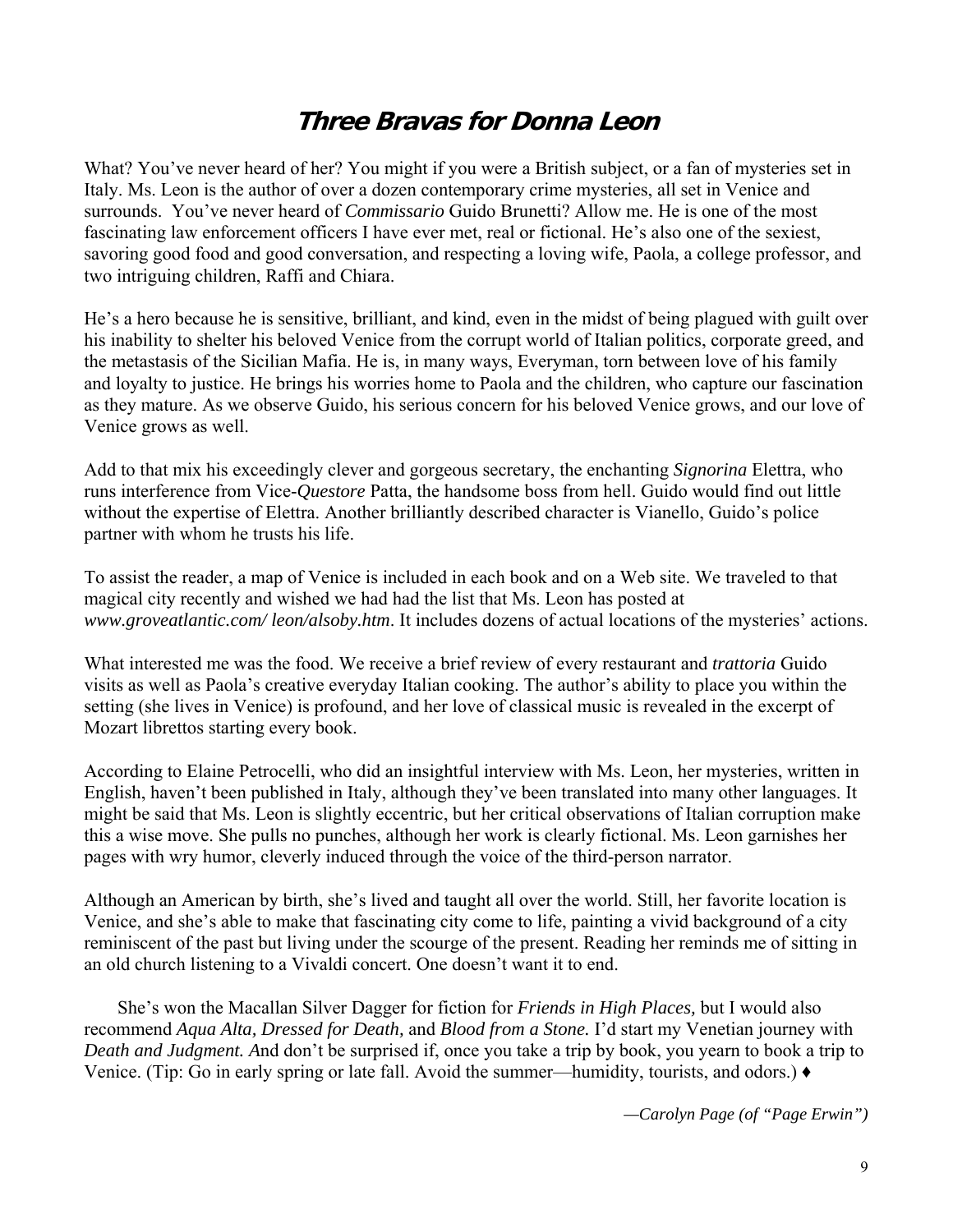# *I Love a Mystery—Don't You?*

Here is some more trivia for the mystery lover, thanks to Maxine Hermann of the Delaware Valley chapter of SinC (these quizzes originally appeared in *Belles Lettres*, the newsletter of DVSinC).

This issue's quiz features some mystery "couples."

1. "She Who Must be Obeyed" in John Mortimer's Rumpole novels is really Mrs. Horace Rumpole. What is her first name?



- A. Helga B. Helen C. Hildegard D. Hilda
- 2. *The Long Embrace* is a biography of a famous California-based writer and his wife. Who is he?
	- A. Erle Stanley Gardner
	- B. Raymond Chandler
	- C. Ross Macdonald
- 3. Novels featuring Inspector Thomas Pitt and Charlotte Ellison Pitt are the creation of Anne Perry and are set in what time and place:
	- A. 1920s Paris
	- B. 1940s New York City
	- C. 1880s London
	- D. 1950s Sydney



- 4. Agatha Christie wrote mysteries, set in the Roaring Twenties, featuring a sleuthing couple named:
	- A. Tippi and Tim
	- B. Sammy and Sixpence
	- C. Tommy and Tuppence
	- D. Peter and Penny
- 5. *Third Strike* is the third collaboration of William Tapply and:
	- A. Simon Beckett
	- B. Philip R. Craig
	- C. Thomas H. Cook

Sorry—no prizes! (Answers on page 11)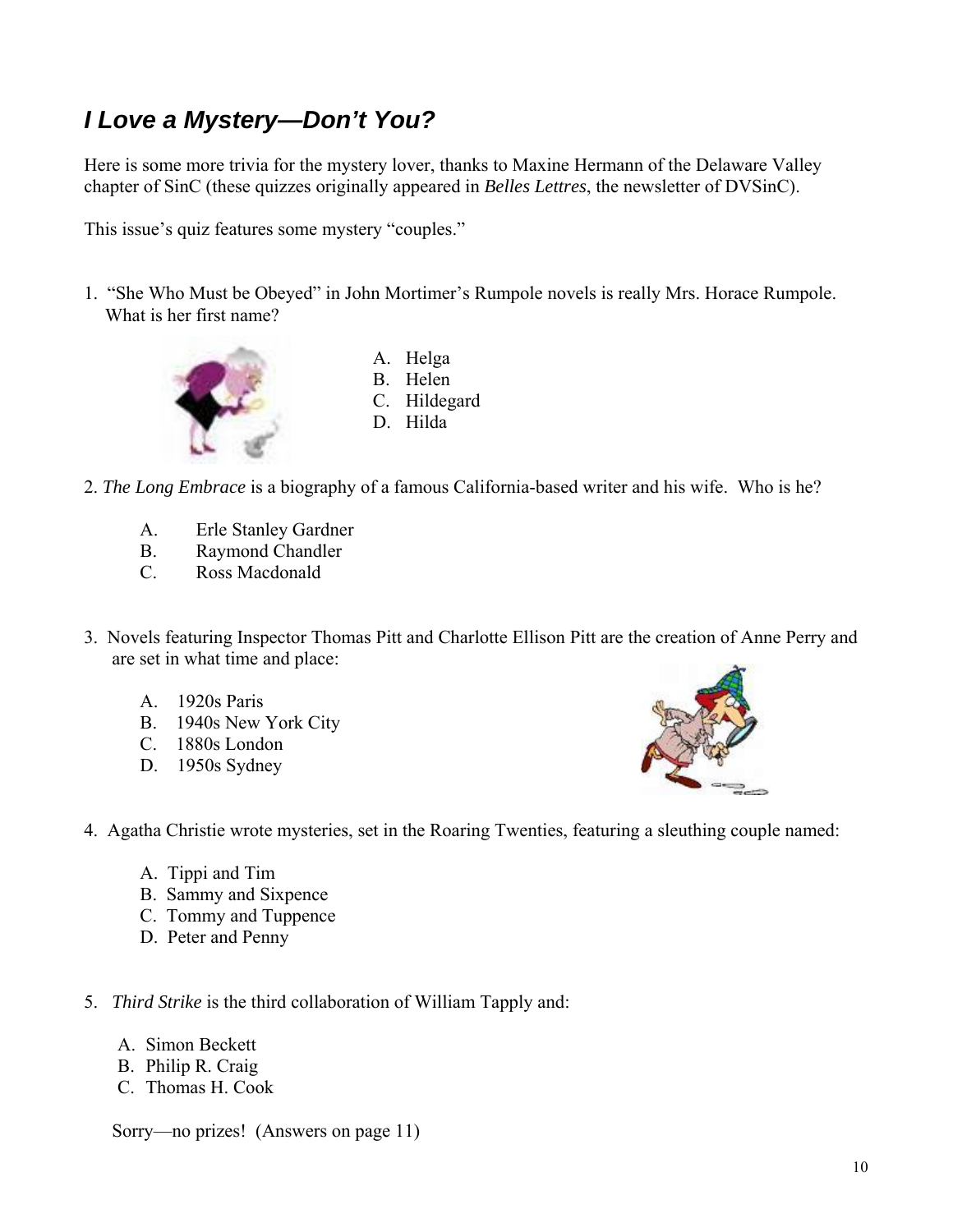## *Check it Out…*

Check out the Croak & Dagger Web site *[www.croak-and-dagger.com:](http://www.croak-and-dagger.com/)* 

- The **Home** page contains information on upcoming Croak & Dagger events.
- **About Us** contains information on our chapter, including a list of current officers.
- **Meeting Schedule** lists all scheduled program meetings.
- **Membership** provides information on joining Croak & Dagger and supplies a printable membership form. If you are looking for reasons to join, you will find them here.

The Membership page also includes information on joining the Yahoo group, "an online community group, where members can exchange information about mystery books, movies, and TV shows; share news about local and national mystery events; and participate in occasional online classes. Croak & Dagger members may contact *nancy.varian@yahoo.com*, to sign up.

- **Speakers Bureau** lists Croak & Dagger members you may contact for information on topics of potential interest to mystery readers and writers. If you would like to be included in this list, e-mail your resume to *[croakdagger@yahoo.com](mailto:croakdagger@yahoo.com).*
- **Authors/Favorite Links** provides links to sites for member authors (published or unpublished) who write crime-related fiction or nonfiction and to sites developed by any members when those Web sites concentrate on crime-related fiction or nonfiction works. If your Web site fits any of these criteria and you would like to be listed, e-mail *[croakdagger@yahoo.com](mailto:croakdagger@yahoo.com)* with your Web address. In addition, this page provides a list of Web site links of interest to those of us who are into felonious fun. If you know a Web site you think is of particular interest to think is of particular interest to Croakers, email [us](mailto:croakdagger@yahoo.com) with that information.
- **Nooseletter Archive** provides links to archived issues of the chapter's *Nooseletter*.
- **Contact Us** provides visitors with the chapter's e-mail address.

If you have any suggestions for improvements to the Web site, e-mail *[croakdagger@yahoo.com](mailto:croakdagger@yahoo.com).* 

# **BOOKMARKS**

 Have you seen them? Bright pink, with blood-red accents? Do you have one? Do you have a handful?

 The 2006 **Croak & Dagger** bookmarks are a great way to spread the word about our Sisters in Crime chapter. Hand out plenty, but keep one for yourself: they list all our meeting dates and times for 2006.



SinC guppies come from across the United States and Canada. They have different occupations and avocations, but they share a passion for writing mysteries and a common goal of getting published.

"Few professions offer as many opportunities for rejection as writing does. Only the strong survive the path to publication. The encouragement and support of other writers can be the difference between giving up too soon and getting in print." (SinC Guppies)

Guppies is an online writer's support group, Subgroups represent cozies, noir, psychological and romantic suspense, and thrillers. The Mystery Analysis Group is a book discussion group aimed at discussing the craft, and the AgentQuest group can help with writing queries and synopses.

## **Answers to Quiz**

 $1 - D$  $2 - B$  $3 - C$  $4 - C$  $5 - B$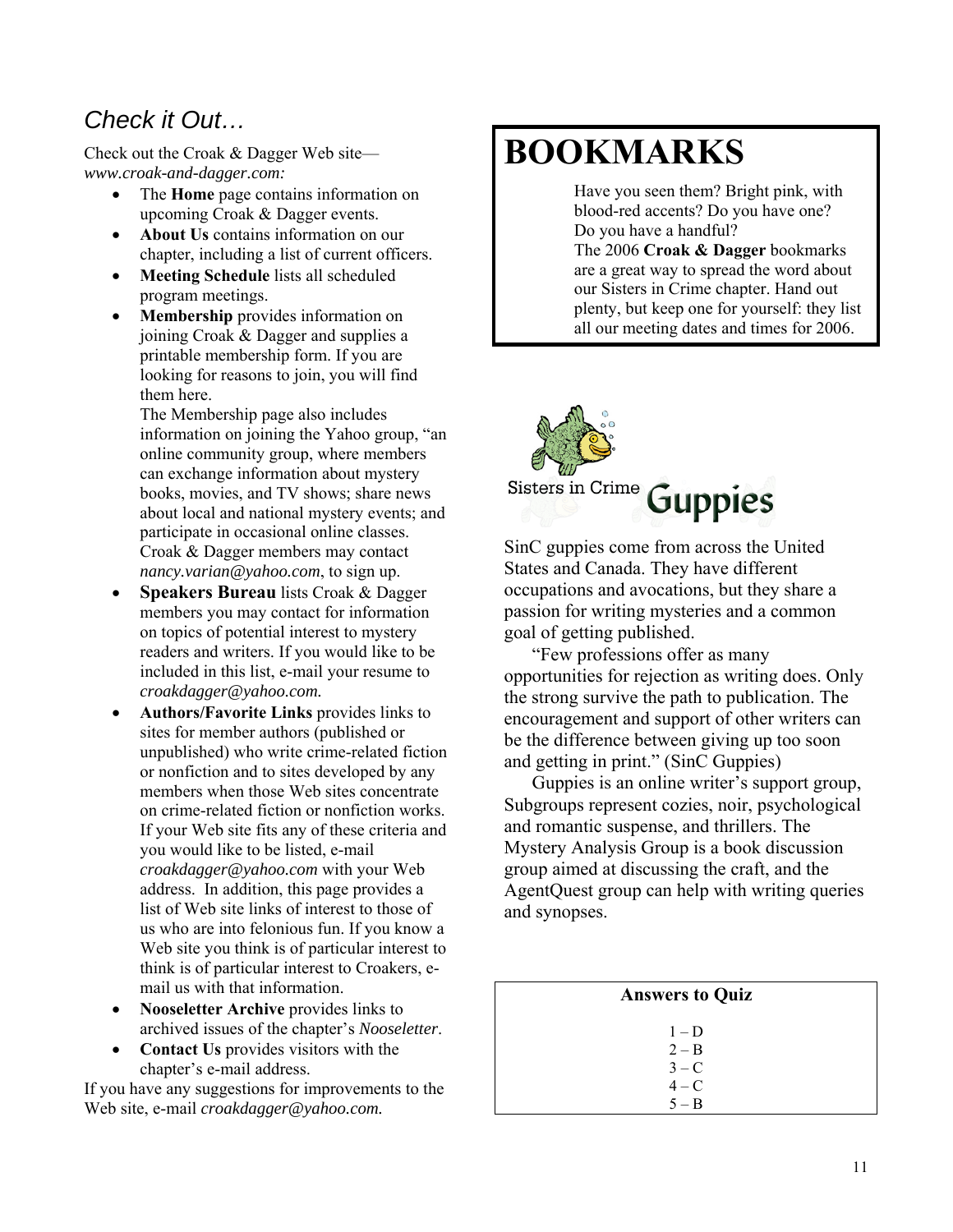# \_\_\_\_\_\_\_\_\_\_\_\_\_\_\_\_\_\_\_\_\_\_\_\_\_\_\_\_\_\_\_\_\_\_\_\_\_\_\_\_\_ 2009 MEETING DATES

Tuesday, March 24, 7:00 p.m. Tuesday, April 28, 7:00 p.m. Tuesday, May 26, 7:00 p.m. Tuesday, June 23, 7:00 p.m. Tuesday, July 28, 7:00 p.m.

#### **Meetings are free to the public.**

 Unless otherwise noted, meetings are held every fourth Tuesday of the month, at 7:00 p.m., at the James Joseph Dwyer Memorial Police Substation, 12700 Montgomery Blvd. NE,

one block east of Tramway.

(If the substation lot is full, there is more parking available just below the substation, accessed via a driveway below the substation on the right.)

Check our Web site, *www.croak-and-dagger.com*, for schedule changes.

## **Summary of Findings**

The *Nooseletter* is the internal organ of the Croak & Dagger chapter, Albuquerque, of Sisters in Crime (SinC). Opinions expressed herein are those of the authors and editors. ♦

*Croak & Dagger* friends are encouraged to contribute articles, reviews, and essays on aspects of mystery writing *and* reading for publication consideration. Information on relevant conferences or events is also welcome. Especially let us know if you have published a new book or story, or have an upcoming local author event. (Unbridled enthusiasm for your own mystery book is encouraged here.)

**Length:** Articles should average 500 words, but short items are also welcome.

**Deadlines:** Publication is every other month, starting in January. Submission deadlines are the 15th of the month prior to publication: Feb 15, April 15, June 15, Aug 15, Oct 15, and Dec 15.

**The Living and the Dead:** As a general policy, articles and information should focus on living authors rather than dead ones, but that's not set in concrete shoes. Articles about specific historical development of the crime-mystery writing genre, for example, would be welcome.

**Submissions:** Please submit via e-mail to *newsette@earthlink.net*, with "Nooseletter" in the subject line.

The *Nooseletter* is distributed to all members electronically. ♦

—*Linda Triegel*

COPYRIGHT © OF MATERIAL PUBLISHED HEREIN REMAINS THE PROPERTY OF INDIVIDUAL CONTRIBUTORS. NO PART OF THIS PUBLICATION MAY BE REPRINTED WITHOUT PERMISSION FROM THE AUTHOR(S).

## **†Nooseletter Submissions†**



Still not a member of Sisters in Crime?

\$20/year brings mystery to your life! The Albuquerque Croak & Dagger chapter welcomes mystery fans who want to enjoy felonious fun, absolutely criminal companionship, and sensational speakers.

Benefits of membership in the Croak & Dagger chapter include a subscription to our *Nooseletter*, close contact with local mystery writers, and fun events with other mystery fans.

You do *not* have to be a member of the national organization to join us. Come hear our next program speaker and meet the gang. We promise to bring mayhem and murder into your life.

**Contact our membership chair, at** *[contact@croak-and-dagger.com](mailto:contact@croak-and-dagger.com).*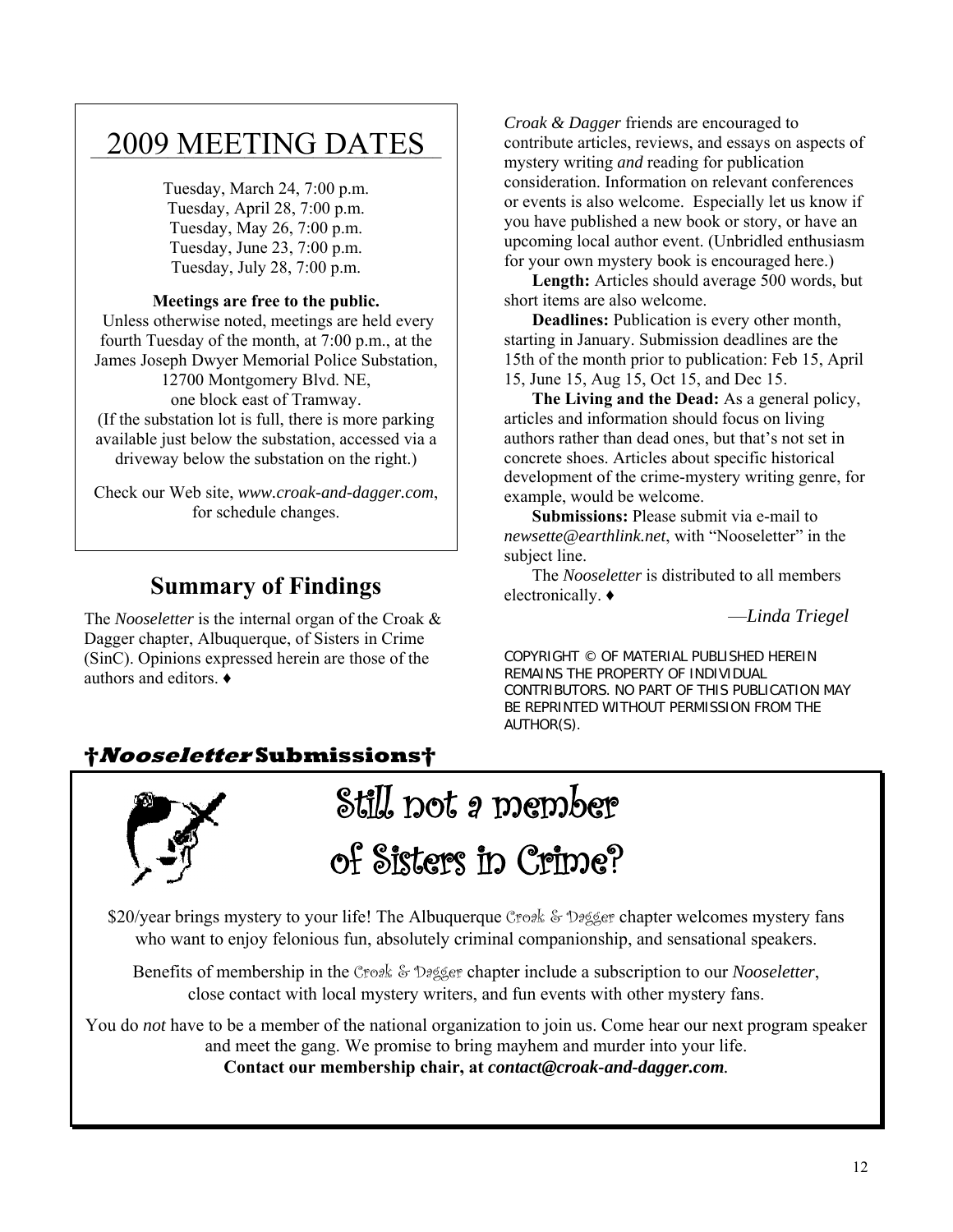#### **Summary of The Board Meeting Minutes of Sisters in Crime Croak & Dagger Chapter, ABQ, NM, January 20, 2009**

Board members present: President Cheri Stow, Vice President Olin Bray, Membership Chair Jonathan Sacks, Secretary Fred Aiken, Program Chair Rita Herther, Website Manager Susan Zakes. Cheri called the meeting to order at 7:15 p.m. The board thanked her for hosting the meeting at her home.

Minutes of the December Board meeting was approved as corrected. After discussion, it was agreed that the yearly transitional board meeting be moved to January from December. Regular board meetings will be held on the third Monday of the odd months at 7:00 p.m. Rita agreed to host the March meeting.

A brief discussion ensued on the rationale of why other writing groups should be listed on our website. The reasons stated included reciprocity for being listed on their websites, publicity of Croak & Dagger's programs, and attraction of new members. The fee for the website is \$155, which Susan will submit at the next meeting.

Membership in the chapter now stands at 78. Treasurer reported a balance of \$1,902.70 as of the date of this board meeting (see next page for line items). Olin will be added as an authorized signer on the checking account. Fred will be added in the near future. This will provide the necessary two signatures.

Speakers are arranged through June. More engraved bookmarks given to the speakers will be ordered. Cheri suggested that we add a "Minute for Successes" at the program meetings. The Board concurred with the suggestion. The mystery dinner will be held this year. Planning for this event will be done in the next few months. At least one board member will be on this committee.

Several related items regarding the Chat Room were discussed. Susan is not sure why the chat room is not archived. Jonathan proposed that he send out an email from the website to new members in order to have the new member reminded of the benefit of belonging to Croak and Dagger. After learning that the web mistress was not a member of Croak and Dagger but continues to handle the website administrative duties, it was agreed that Nancy Varian will be granted membership into our chapter as an honorarium for her hard work.

The canceling of the December meeting that resulted from extremely low temperature in the meeting room sparked a review of the Snow cancellation policy. A decision to cancel a meeting is required to be made by 4 PM of the day of the meeting and emails sent to all members. The program that was canceled in December (panel of published mystery novel writers) will be considered for August.

It was suggested that a critique group be formed for writers in our chapter. Fred will shepherd this process. Readers will be permitted to join the group.

The meeting adjourned at 8:45.

*Respectfully submitted by: Fred A. Aiken, Secretary*